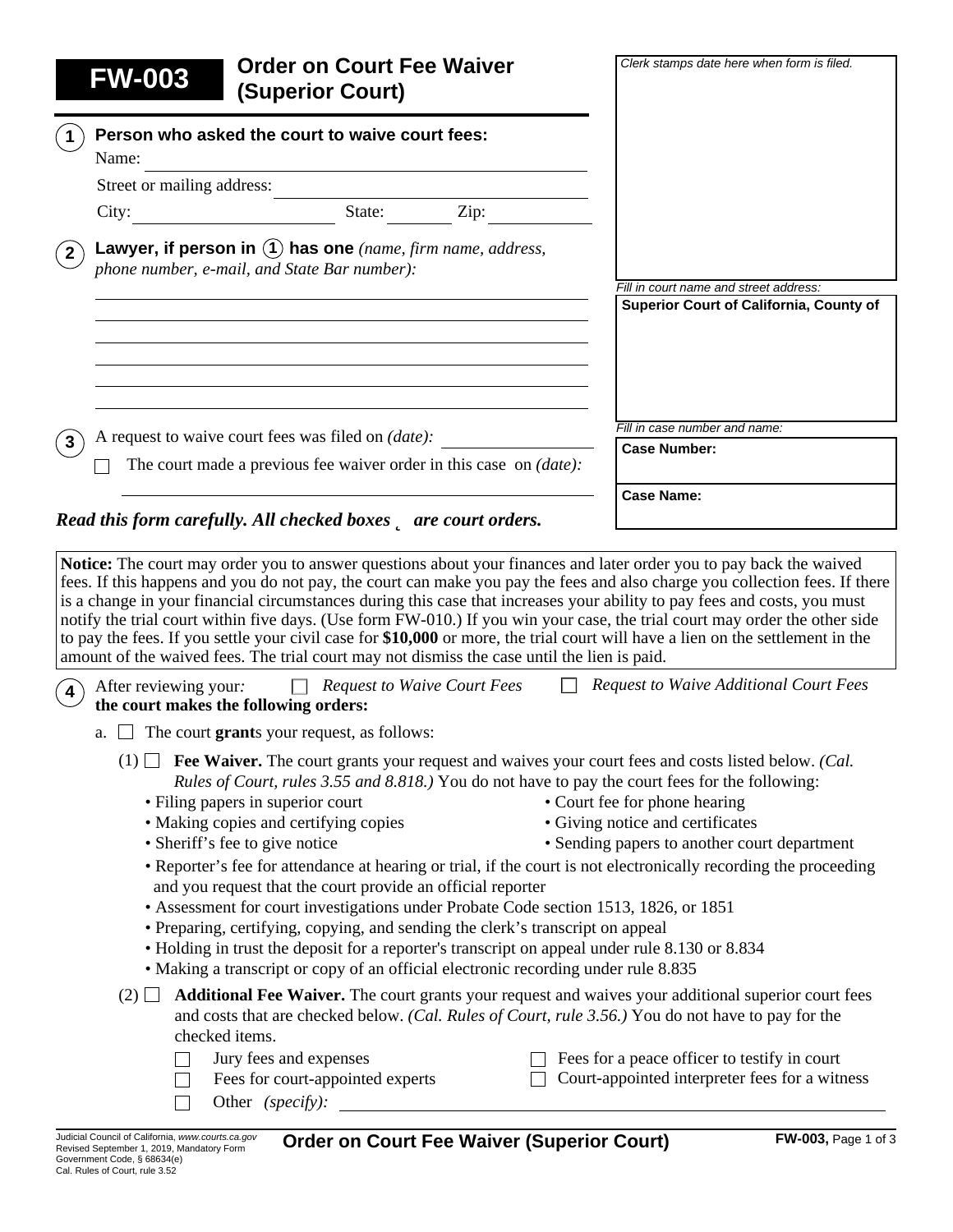| $\mathbf{b}$ . | The court denies your fee waiver request because:                                                                                                                                                                                                                                                                                                                                                    |
|----------------|------------------------------------------------------------------------------------------------------------------------------------------------------------------------------------------------------------------------------------------------------------------------------------------------------------------------------------------------------------------------------------------------------|
|                | Warning! If you miss the deadline below, the court cannot process your request for hearing or the court papers<br>you filed with your original request. If the papers were a notice of appeal, the appeal may be dismissed.                                                                                                                                                                          |
|                | (1) Your request is incomplete. You have 10 days after the clerk gives notice of this Order (see date of service $\Box$<br>on next page) to:                                                                                                                                                                                                                                                         |
|                | • Pay your fees and costs, or                                                                                                                                                                                                                                                                                                                                                                        |
|                | • File a new revised request that includes the incomplete items listed:<br>On Attachment $4b(1)$<br><b>Below</b><br>$\Box$                                                                                                                                                                                                                                                                           |
| (2)            |                                                                                                                                                                                                                                                                                                                                                                                                      |
|                | The information you provided on the request shows that you are not eligible for the fee waiver you<br>requested for the reasons stated: $\Box$ Below<br>$\Box$ On Attachment 4b(2)                                                                                                                                                                                                                   |
|                | The court has enclosed a blank Request for Hearing About Court Fee Waiver Order (Superior Court)<br>(form FW-006). You have 10 days after the clerk gives notice of this order (see date of service below) to:<br>• Pay your fees and costs in full or the amount listed in c below, or<br>• Ask for a hearing in order to show the court more information. (Use form FW-006 to request<br>hearing.) |
| c. (1) $\Box$  | The court needs more information to decide whether to grant your request. You must go to court on the<br>date on page 3. The hearing will be about the questions regarding your eligibility that are stated:<br>$\Box$ On Attachment 4c(1)<br>Below                                                                                                                                                  |
|                |                                                                                                                                                                                                                                                                                                                                                                                                      |
| (2)            | Bring the items of proof to support your request, if reasonably available, that are listed:<br>Below<br>$\Box$ On Attachment 4c(2)                                                                                                                                                                                                                                                                   |
|                |                                                                                                                                                                                                                                                                                                                                                                                                      |
|                |                                                                                                                                                                                                                                                                                                                                                                                                      |
|                |                                                                                                                                                                                                                                                                                                                                                                                                      |
|                |                                                                                                                                                                                                                                                                                                                                                                                                      |

**This is a Court Order.**